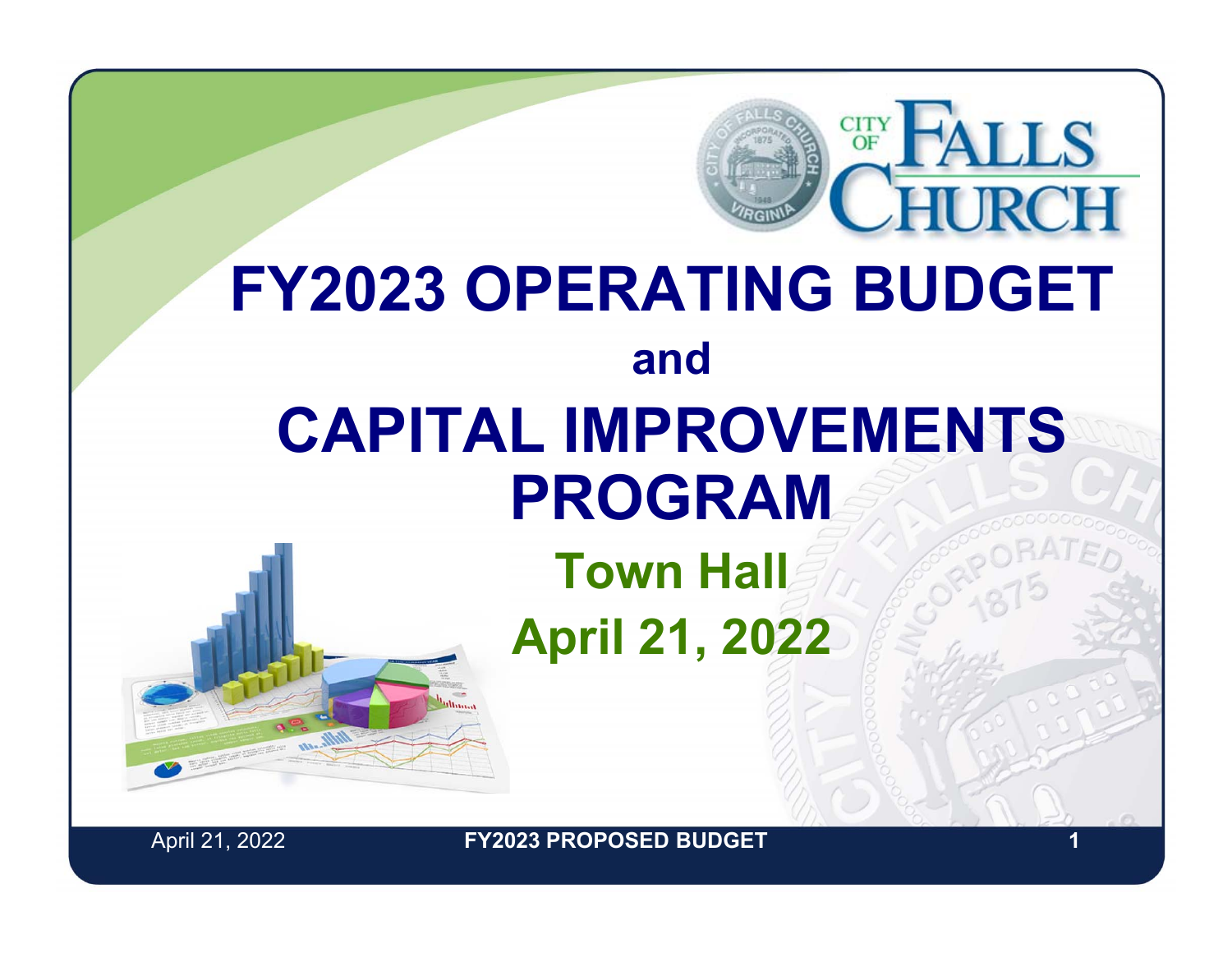**FY2023 Budget at a Glance Key investments: City Schools Core Government ServicesWork forcePublic Safety Walkability & Traffic Calming Flood mitigation Reduces RE Tax rate by 8.5 cents Includes \$1,020,000 Contingency**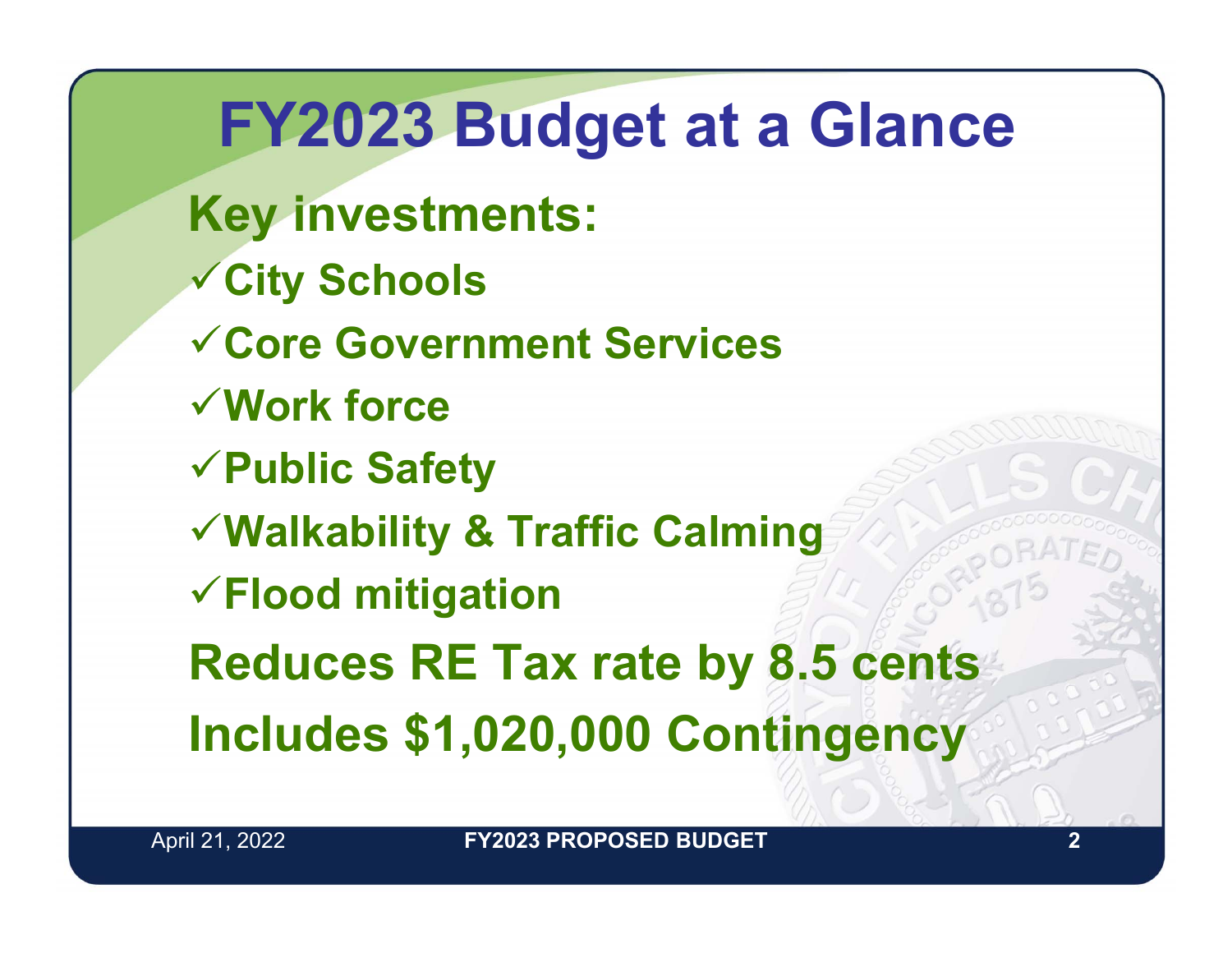## **FY2023 Operating Budget**

|                        | <b>FY2022</b> | <b>FY2023</b> | <b>\$Change</b> | %Change  |
|------------------------|---------------|---------------|-----------------|----------|
| <b>School Transfer</b> | \$43,932,171  | \$46,682,171  | \$2,750,000     | 6.3%     |
| <b>General Gov't</b>   | 40,843,255    | 43,294,362    | 2,451,107       | 6.0%     |
| <b>Contingency</b>     |               | 1,020,000     | 1,020,000       |          |
| <b>Afford. Housing</b> | 100,000       | 100,000       |                 | 0.0%     |
| <b>Pay As You Go</b>   |               | 550,000       | 550,000         |          |
| <b>Permit Reserve</b>  | 448,000       | 1,114,300     | 666,300         | 148.7%   |
| <b>Pension ROI</b>     | $-640,000$    | $-640,000$    | $\mathbf{m}$    | $0.0\%$  |
| <b>Debt Service</b>    | 14,217,748    | 12,944,309    | (1, 273, 439)   | $-9.0%$  |
| <b>Capital Reserve</b> | 5,810,000     | 5,170,000     | (640,000)       | $-11.2%$ |
| <b>ARPA Operating</b>  |               | 1,389,381     | 1,389,381       |          |
| <b>Total</b>           | \$104,711,174 | \$112,644,523 | \$7,933,349     | 7.6%     |
|                        |               |               |                 |          |

April 21, 2022

**FY2023 PROPOSED BUDGET**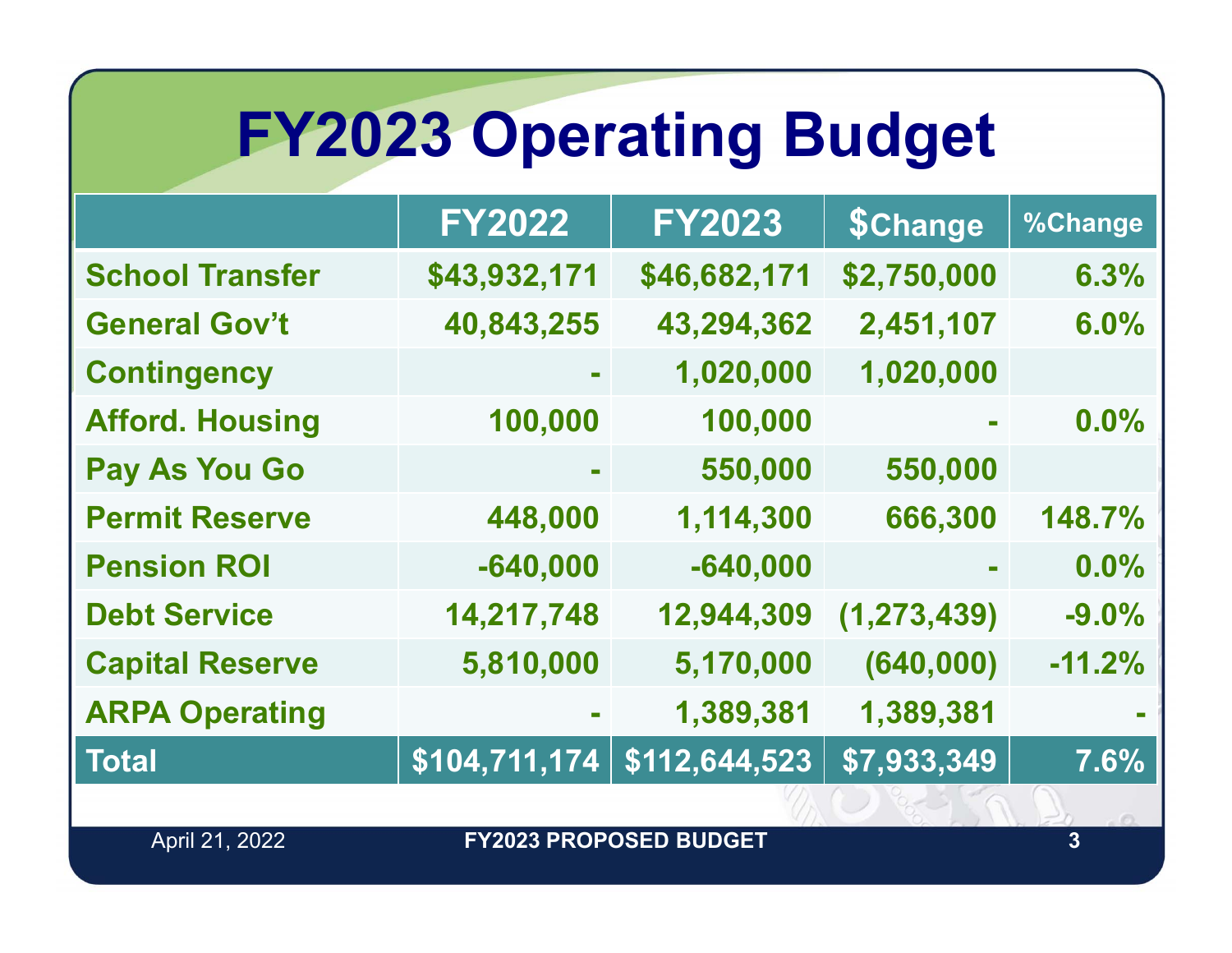#### **\$112,644,523**

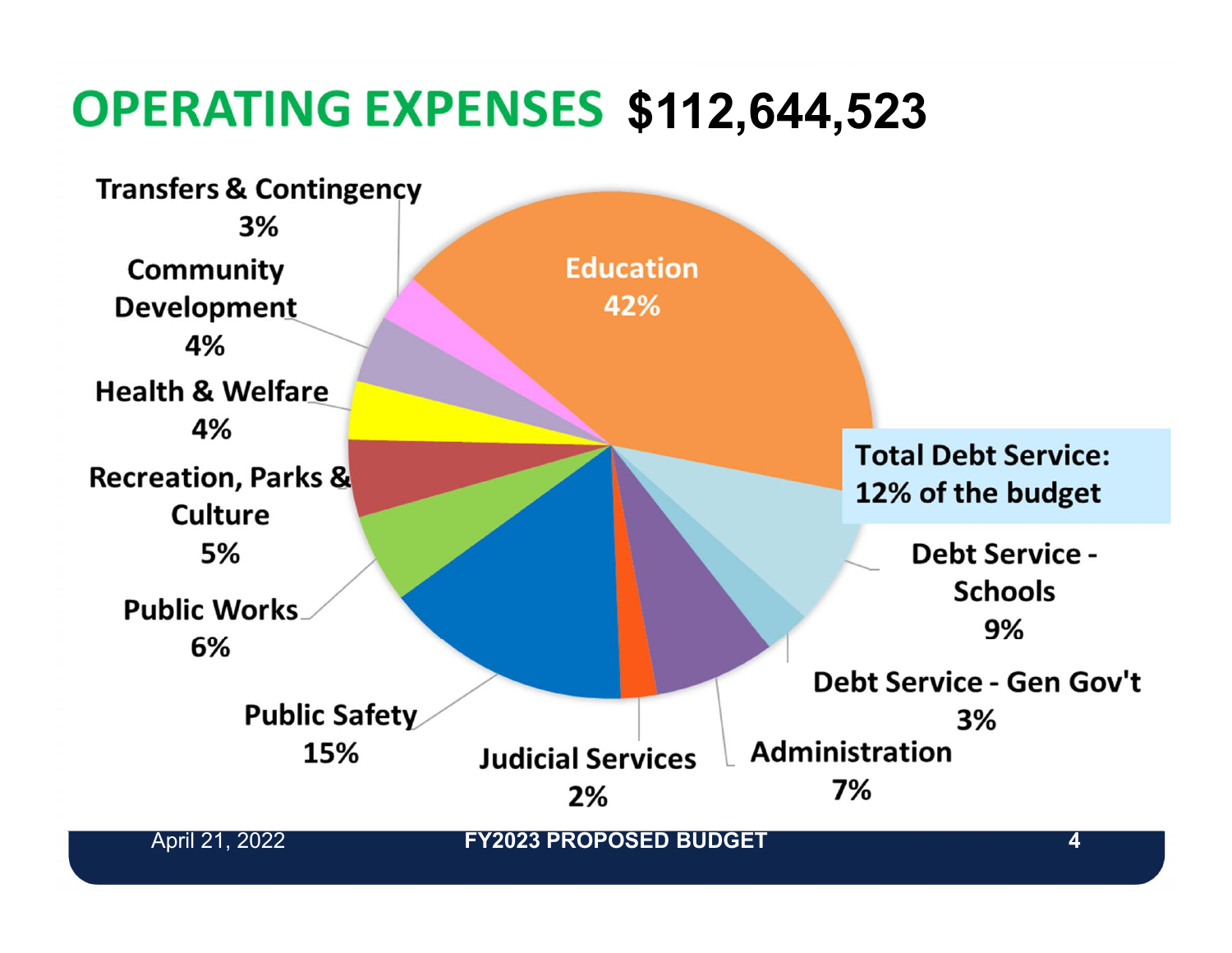### **Public Safety**

- **Two Officers converted to Civilian in FY22:**
	- **Director of Emergency Management**
	- **Civilian on Command Staff**
		- **Use of Force Review Committee Recommendations**
		- **Accreditation**
		- **Training**
- **Budget restores two Police Officer positions**
	- **School Resource Officer**
	- **Traffic Patrol Officer**
	- **34 Uniformed Officers**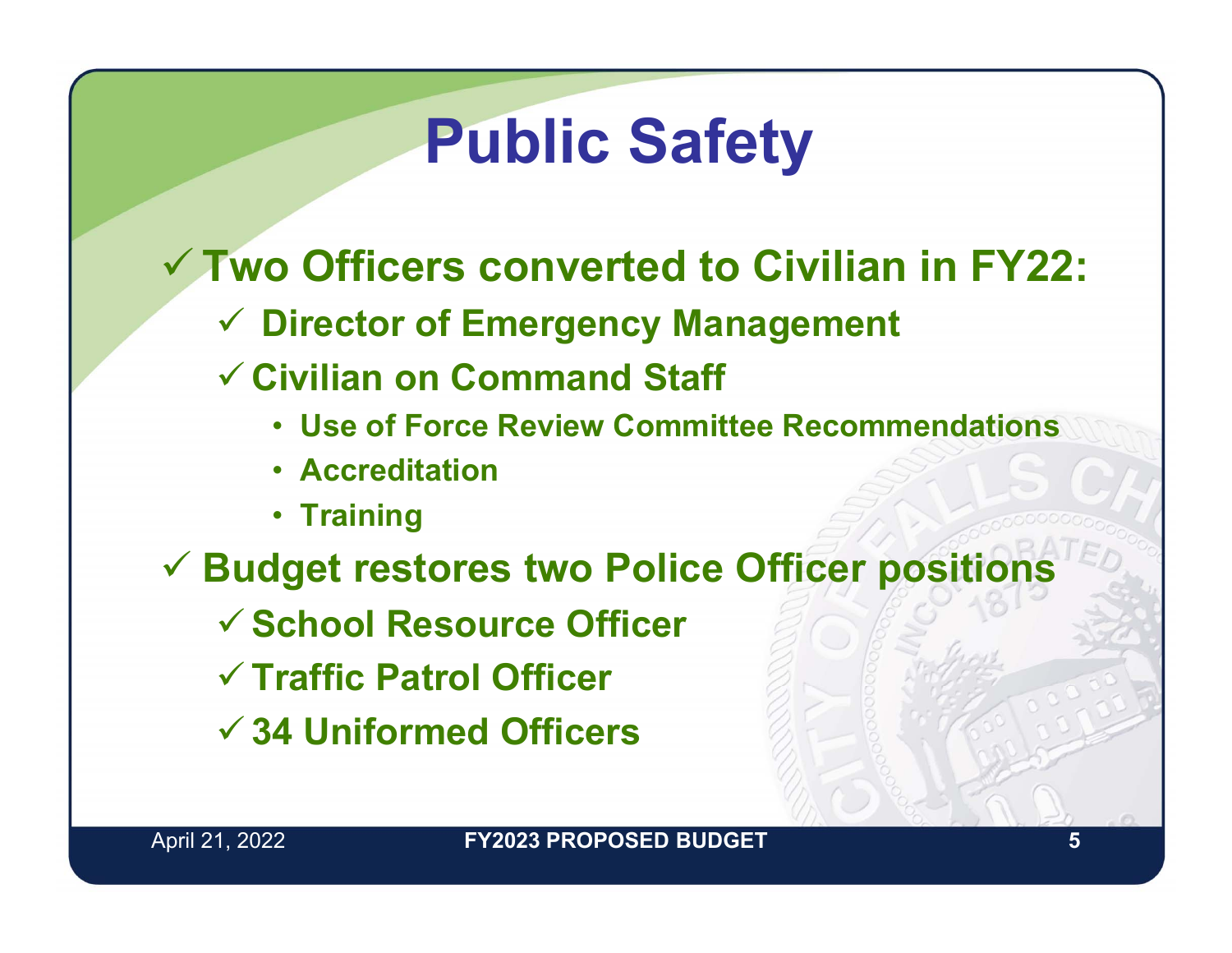### **Building Safety**

**Use of Building Permit Reserve \$1.1M 6 NEW FTEs:**

**Shorten Permit Review times**

**Walk through permitting for smaller projects**

**Site plan and construction management compliance for major projects**

**Permit Reserve cover these new positions for minimum of 3 years**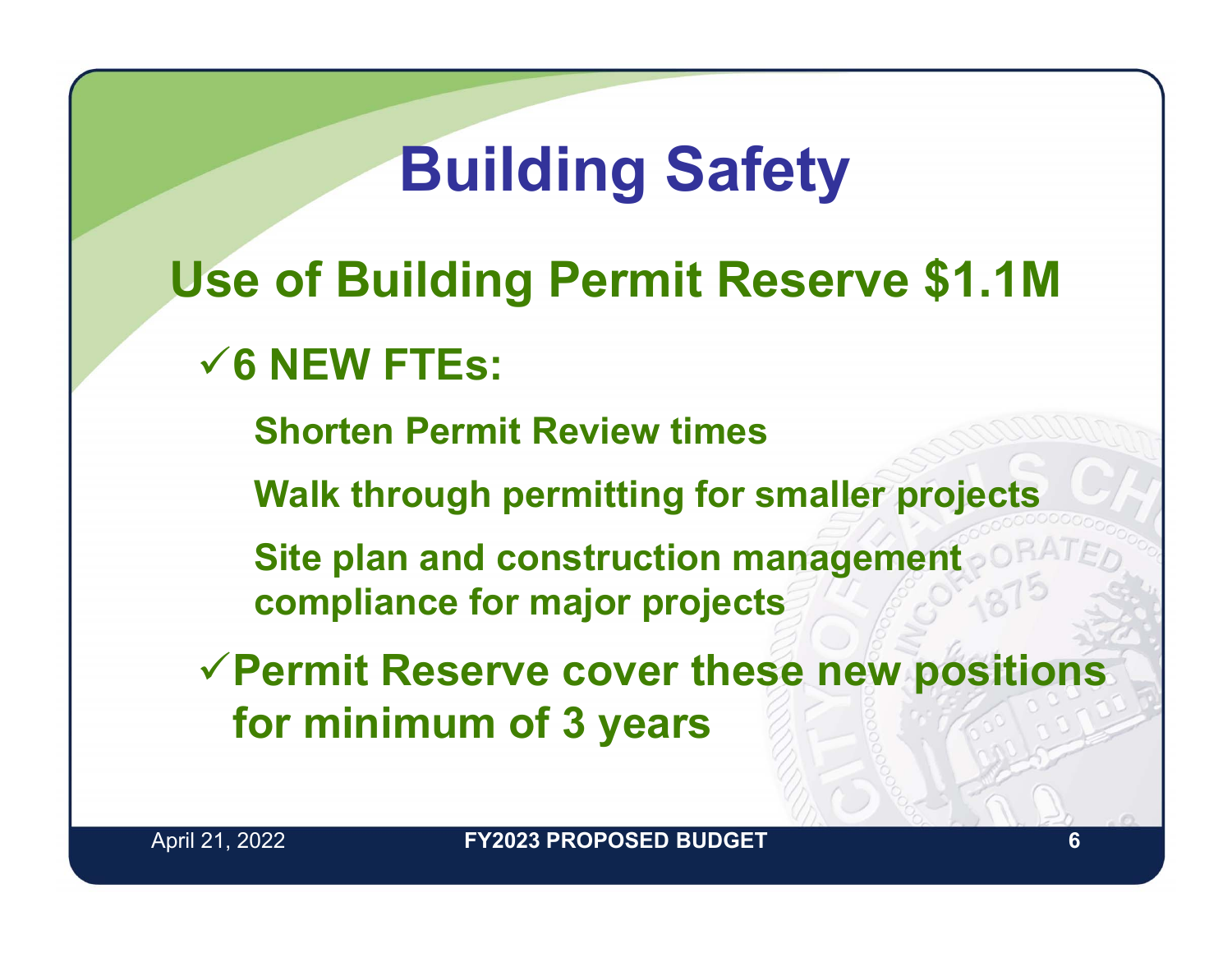#### **Mobility and Accessibility (Primarily Grant Funded)**

**Under Design Park Ave Great Street \$8.3M Shreve Road Safe Route to School \$6.9M S. Oak Street Bridge \$2.4M Greening of Lincoln \$2.5M Sidewalks, Bus Shelters and NTC \$1.5M \$100k local, 1.4M ARPA**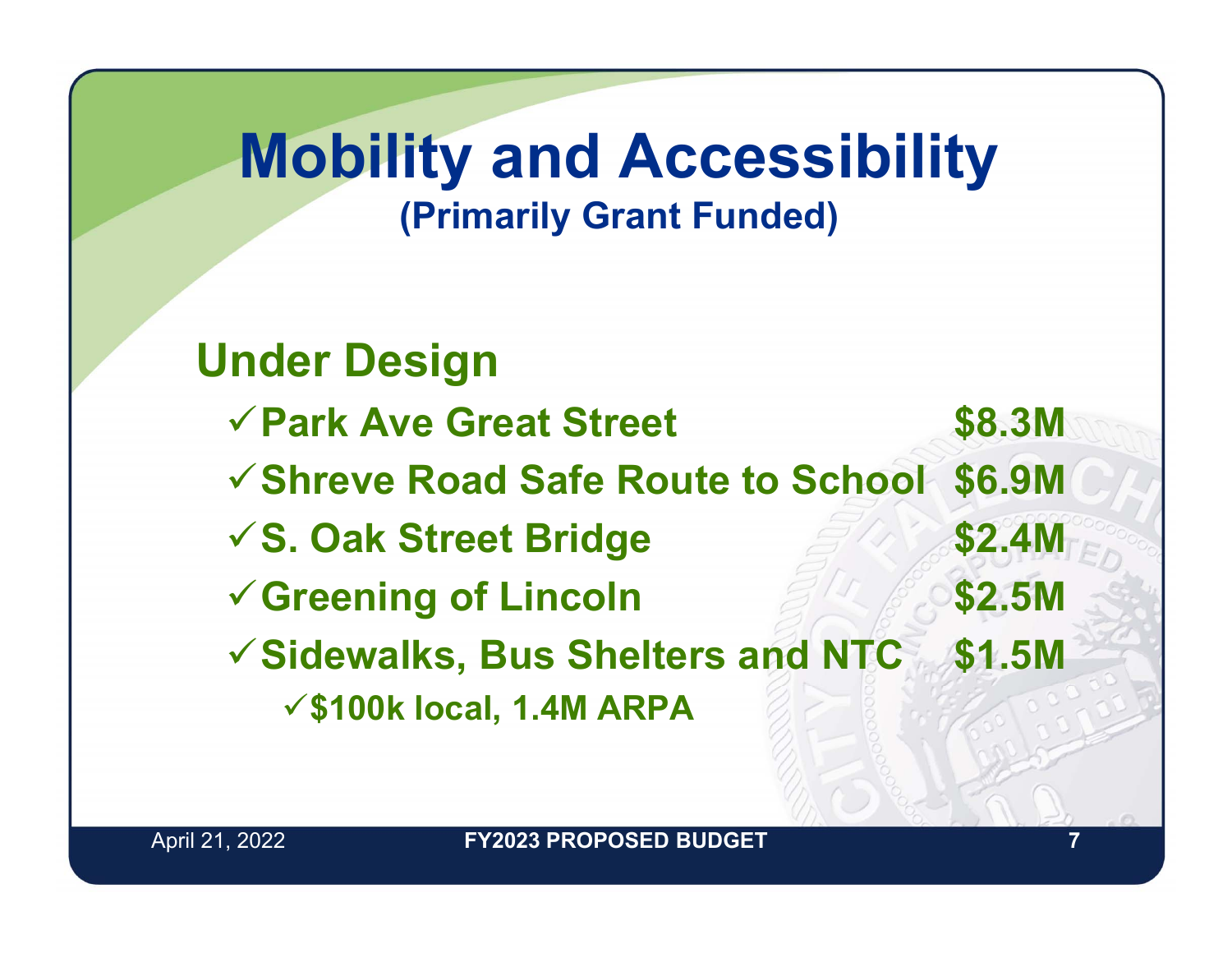#### **Mobility and Accessibility (Primarily Grant Funded)**

**Contract Awards in FY2023:N. Wash & Columbia St \$1.2M Broad Street HAWK signals \$1.6M W&OD Crossings \$1.6M Annandale & S. Maple \$1.7M**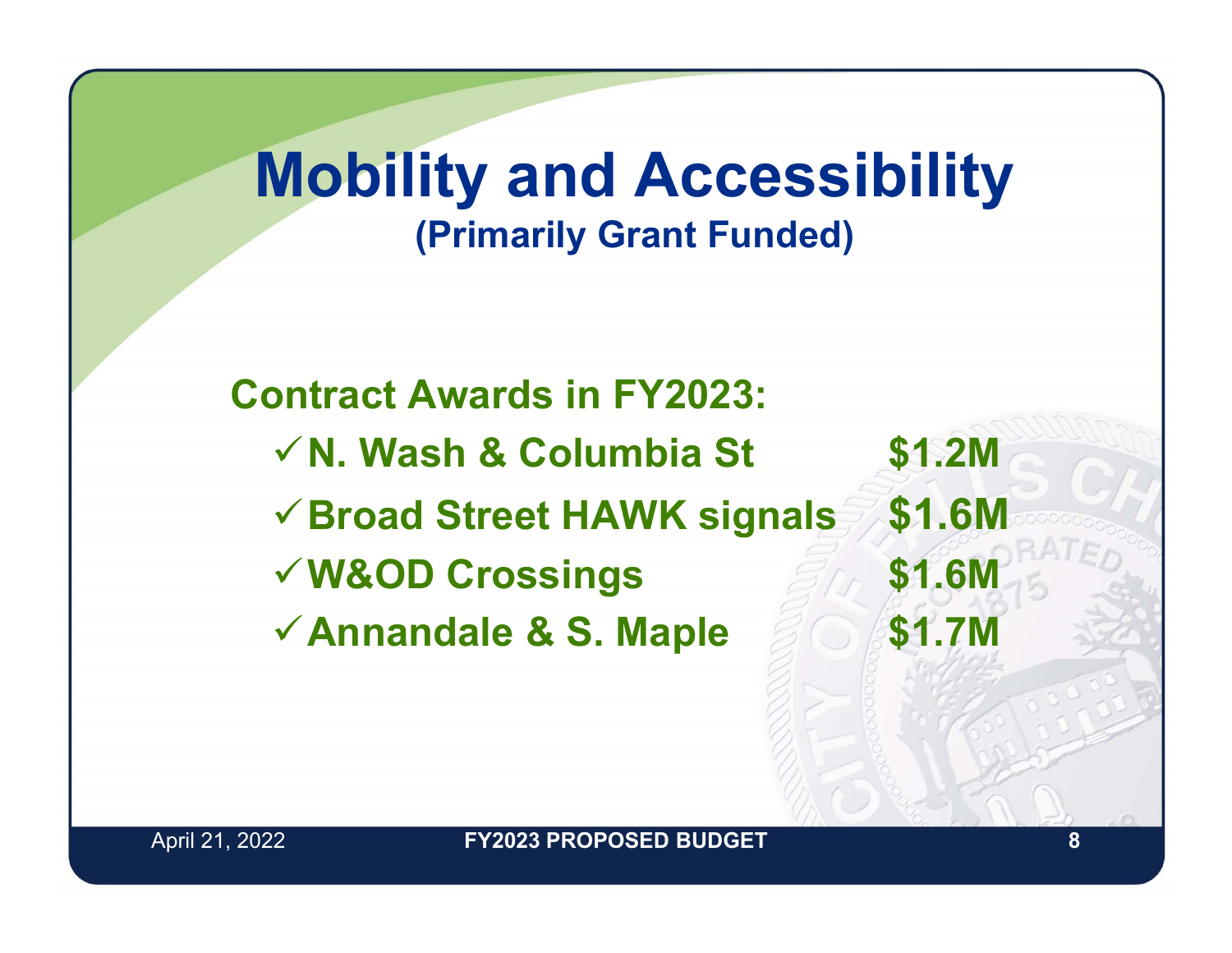### **Equity & Inclusiveness**

 **Affordable housing \$100K Community Services Fund \$150K ARPA Household assistance \$150K ARPA Capital Area Foodbank \$175K ARPA Rehab VA Village \$74K CDBG**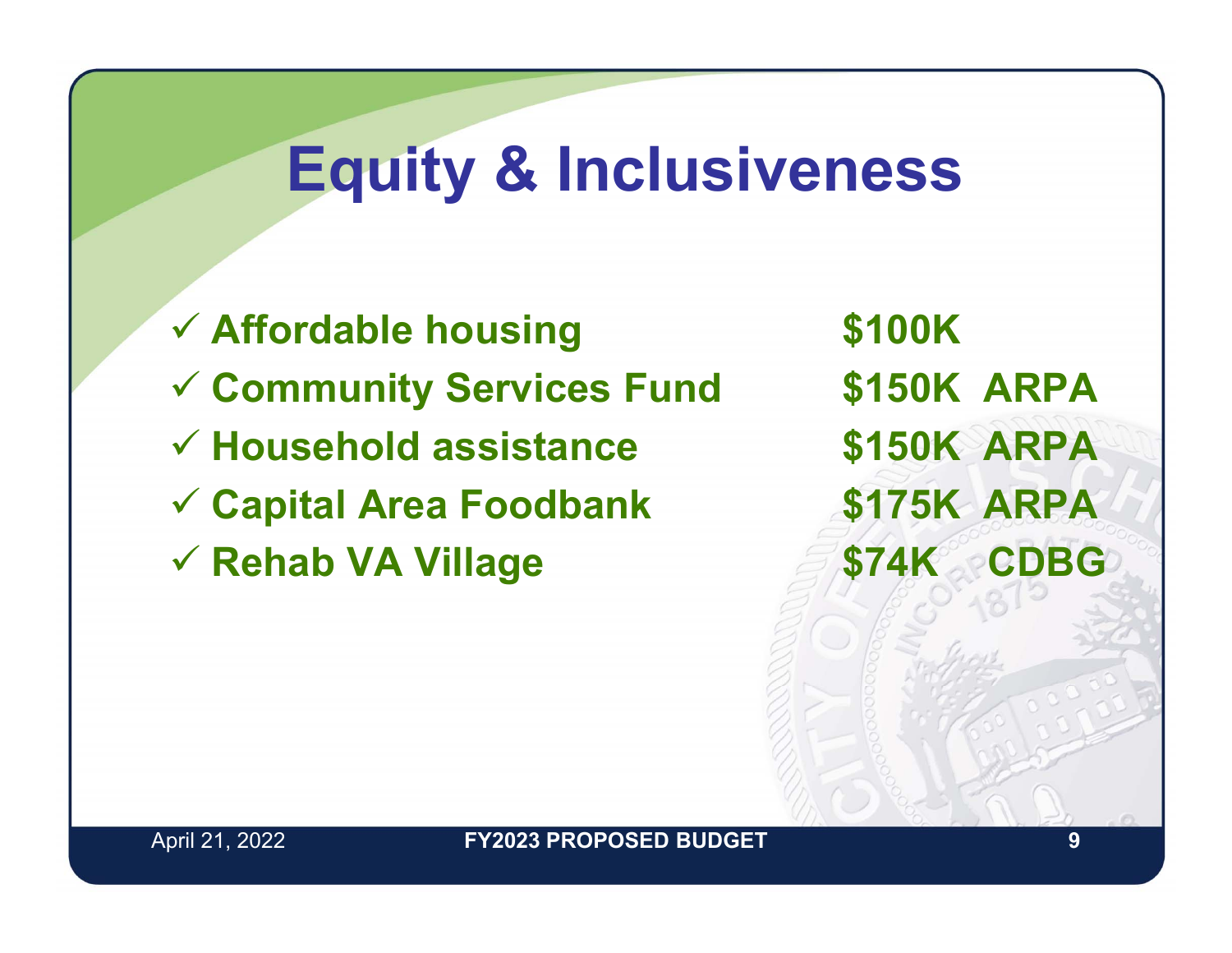### **Small Town Character**

- $\checkmark$  **Downtown Improvements \$75K**
	- **Continue use of Hotel Tax**
- **Park Improvements \$150K**
- **Business Assistance \$500k (ARPA)**
- **Deputy Registrar of Elections Convert from part-time to full time**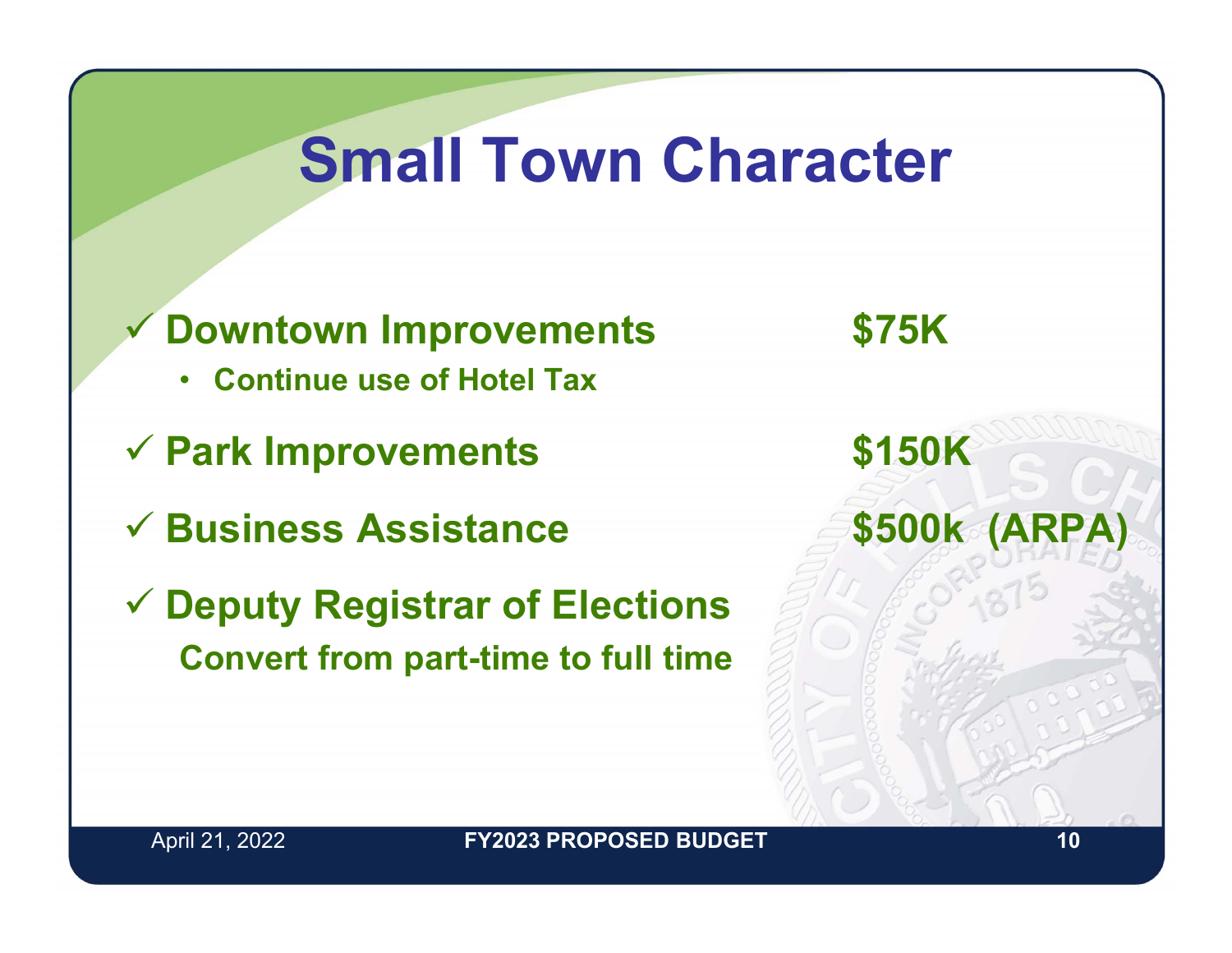### **Responsive & Accountable Government**

**Investment in WorkforceFY2022 3% mid-year adjustment FY2023 Merit increase 4% for City employees Compensation Study Reserve \$200k Training & Professional Development \$35k**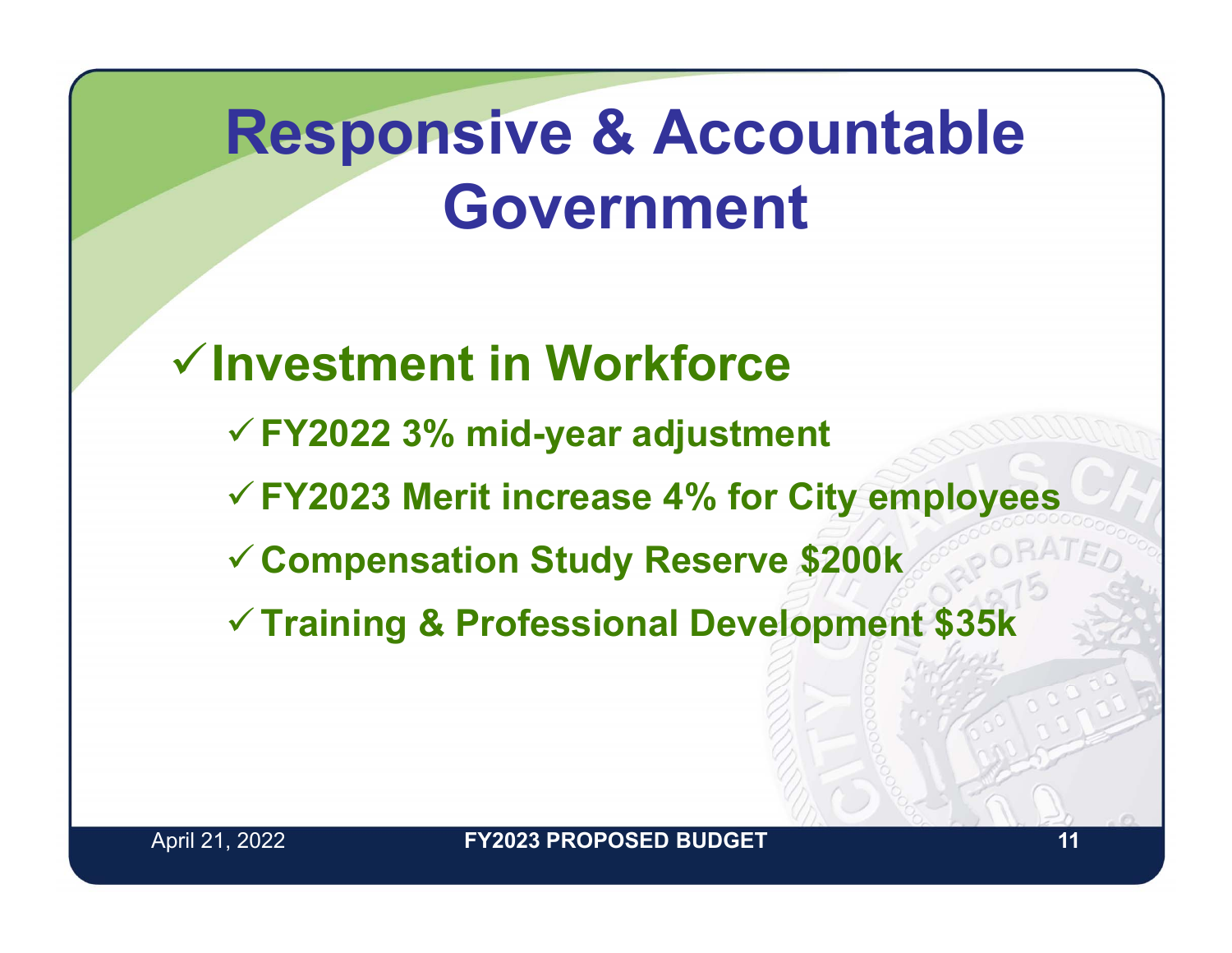### **FY23 ARPA:**

| <b>CIP</b>                                   |                               |             |
|----------------------------------------------|-------------------------------|-------------|
| <b>Sidewalks and Bus Shelters</b>            |                               | \$1,400,000 |
| <b>Community Center HVAC</b>                 |                               | 1,000,000   |
| <b>Stormwater Projects</b>                   |                               | \$7,000,000 |
| <b>Operating</b>                             |                               |             |
| <b>Community Services Fund</b>               |                               | \$30,000    |
| <b>Refugee Settlement, Rental Assistance</b> |                               | \$50,000    |
| ARPA: American Rescue Plan Act of 2021       |                               |             |
| April 21, 2022                               | <b>FY2023 PROPOSED BUDGET</b> | 12          |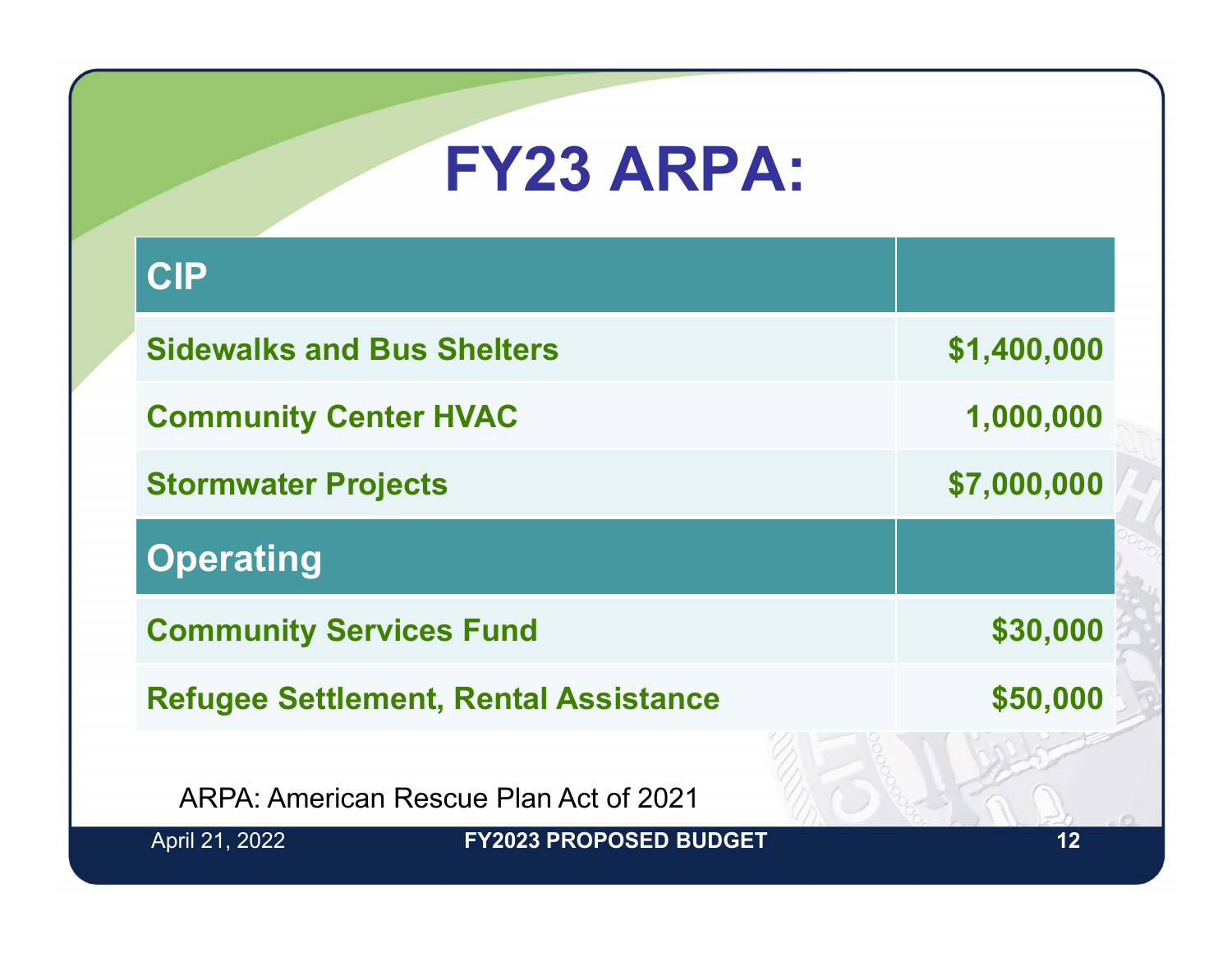#### **OPERATING REVENUES**

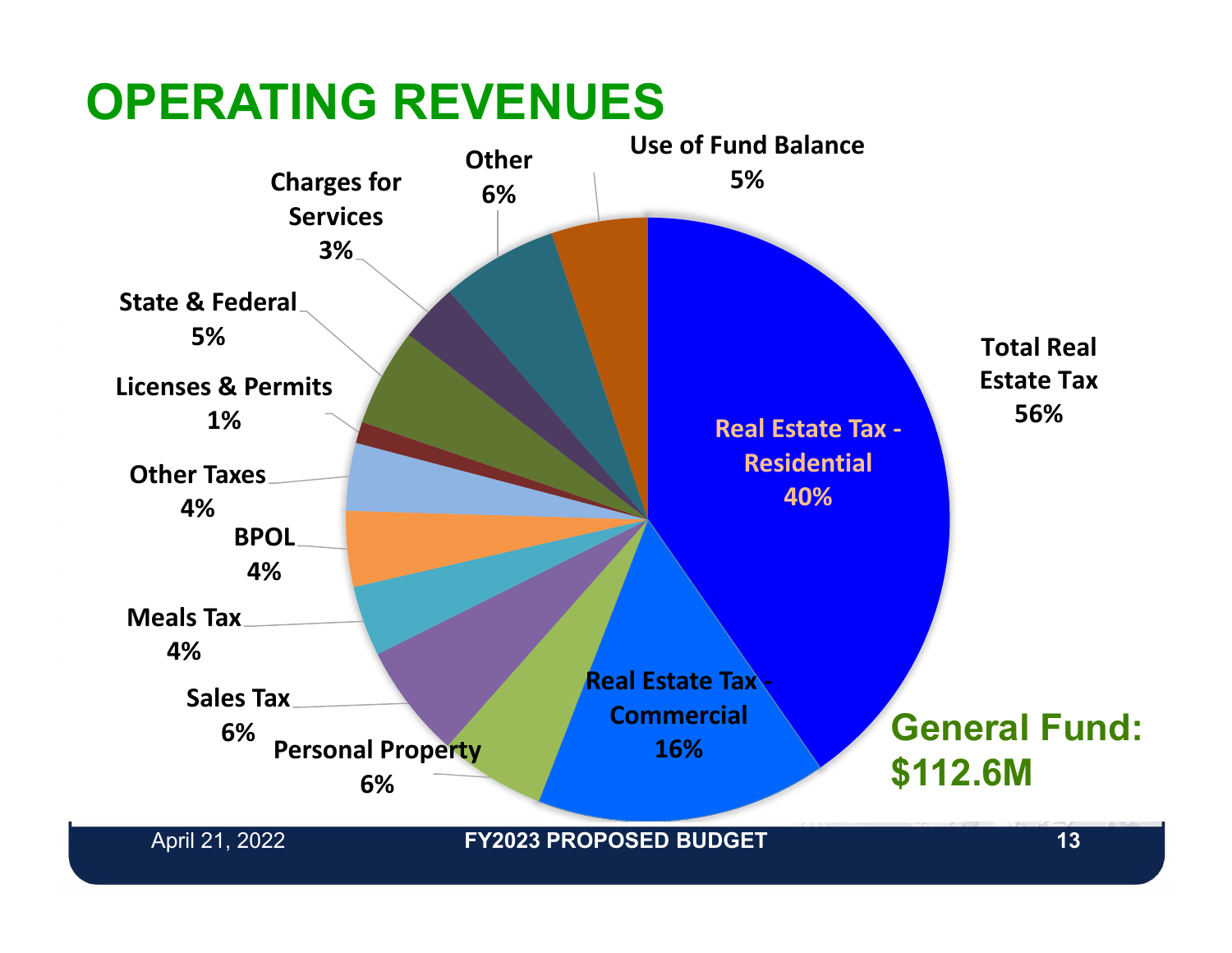#### **Assessed Values (AV)**

| <b>Single Family:</b>    | $+ 14.4%$   | <b>Overall growth: 13.7%</b>                                   |
|--------------------------|-------------|----------------------------------------------------------------|
| <b>Townhouses:</b>       | $+11.6%$    | <b>Market:</b> 13.2%<br>New Constr. 0.5%                       |
| <b>Condos:</b>           | $+12.3%$    |                                                                |
| <b>Commercial:</b>       | $+2.6%$     | <b>Overall growth: 5.7%</b><br><b>Market</b> 4.5%<br>$\bullet$ |
| <b>Apartments:</b>       | $+ 12.4%$   | <b>New Constr. 1.2%</b>                                        |
| <b>Overall:</b>          | $+ 11.4%$   |                                                                |
| <b>Total AV:</b>         | $\mathbf S$ | <b>5.1B</b>                                                    |
| <b>Total AV Growth:</b>  |             | \$523.2M                                                       |
| <b>New Construction:</b> | $\mathbf S$ | 34.6M                                                          |

April 21, 2022 **14 FY2023 PROPOSED BUDGET**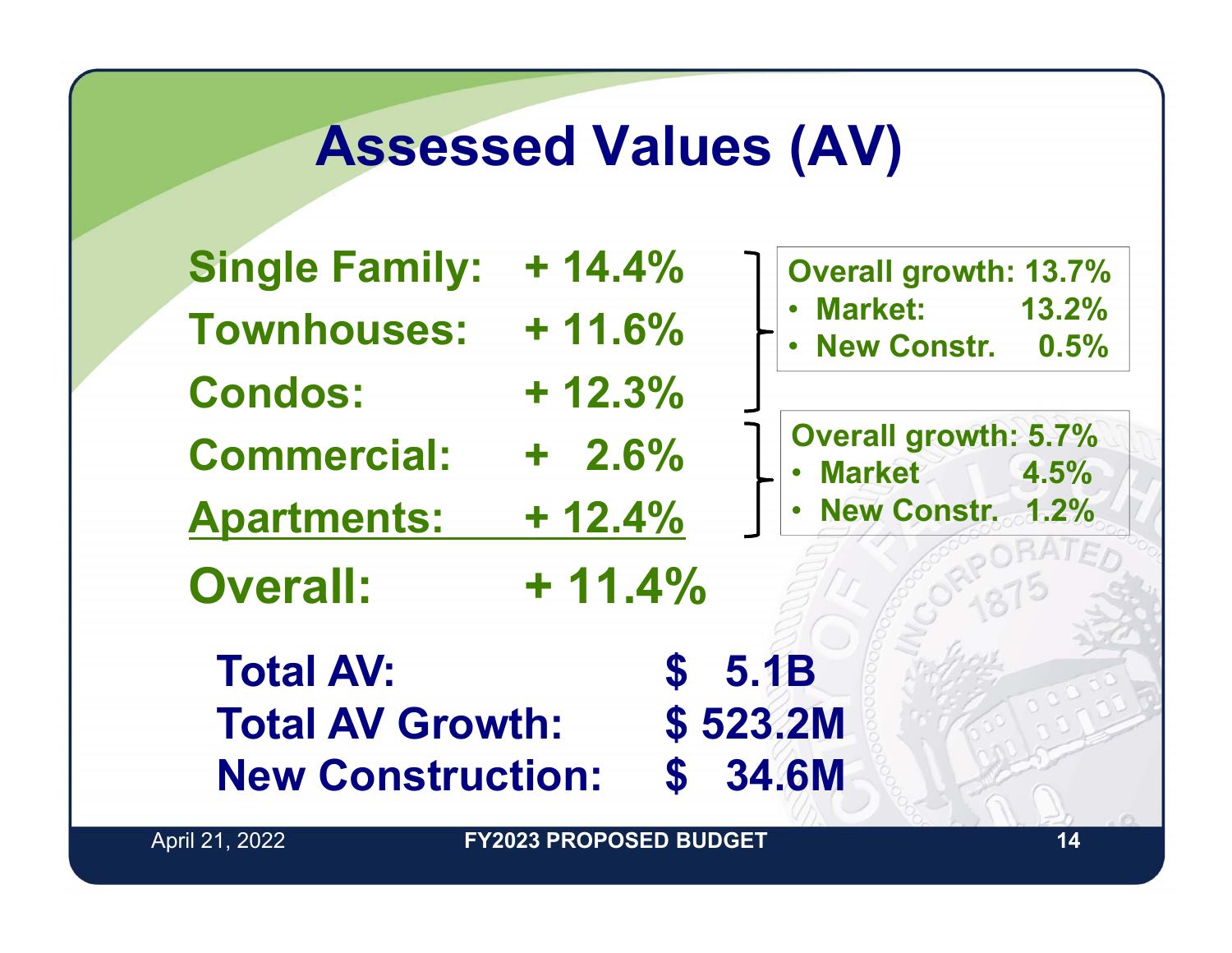#### **Proposed Real Estate Tax Rate**

**Current rate: \$1.32 Proposed rate: \$1.235 Reduction: 8.5 cents**

**Average Homeowner:** – **8.5 cents = \$731 reduction \$635 (6%) increase in tax bill**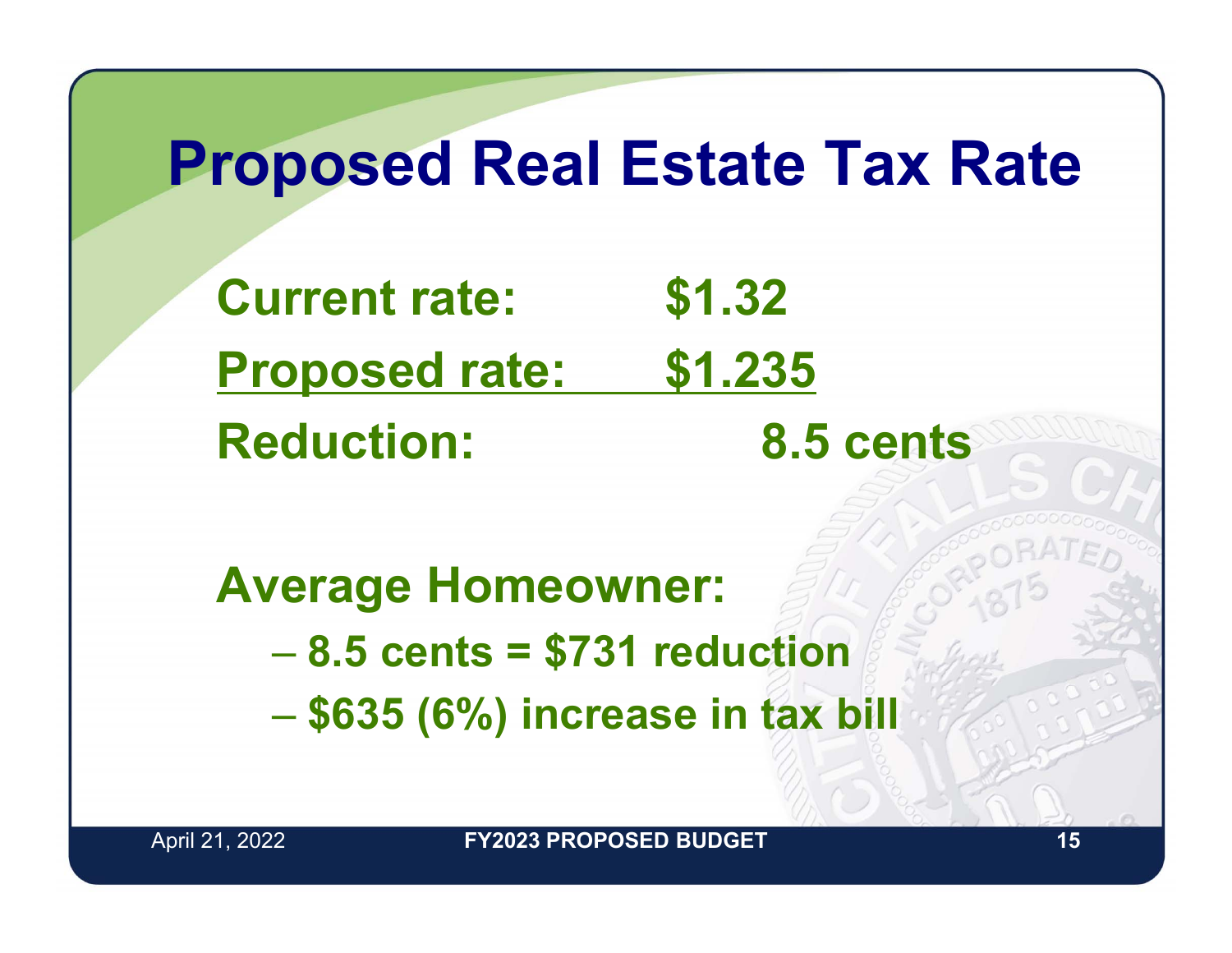### **Senior Tax Relief**

| Percentage<br><b>Relief</b> | <b>CURRENT</b><br><b>Gross Income</b><br><b>Limits</b> | <b>PROPOSED</b><br><b>Gross Income</b><br><b>Limits</b> | <b>CURRENT</b><br><b>Net Worth</b><br>Limit | <b>PROPOSED</b><br><b>Net Worth</b><br>Limit |
|-----------------------------|--------------------------------------------------------|---------------------------------------------------------|---------------------------------------------|----------------------------------------------|
| 100%                        | $$0-$41,280$                                           | $$0 - $60,000$                                          | \$400K                                      | \$400K                                       |
| 75%                         | \$41,281-\$61,290                                      | \$60,001 - \$70,000                                     | \$400K                                      | \$400K                                       |
| 50%                         | \$61,291-\$65,850                                      | \$70,001 - \$80,000                                     | \$400K                                      | \$400K                                       |
| 25%                         |                                                        | \$80,001 - \$90,000                                     |                                             | <b>\$400K</b>                                |
| <b>DEF ONLY</b>             | \$65,851-\$103,200                                     | \$90,001 - \$110,000                                    | \$400K                                      | \$400K                                       |
| <b>DEF ONLY</b>             | $$0-103,220$                                           | $$0 - $110,000$                                         |                                             | \$401K - \$540K \$401K - \$600K              |
| <b>DEF ONLY</b>             | If AV > 125% of City's Avg If AV > 125% of City's Avg  | AV; and Income<\$103,220 AV; and Income<\$110,001       |                                             |                                              |
| April 18, 2022              |                                                        |                                                         |                                             | 16                                           |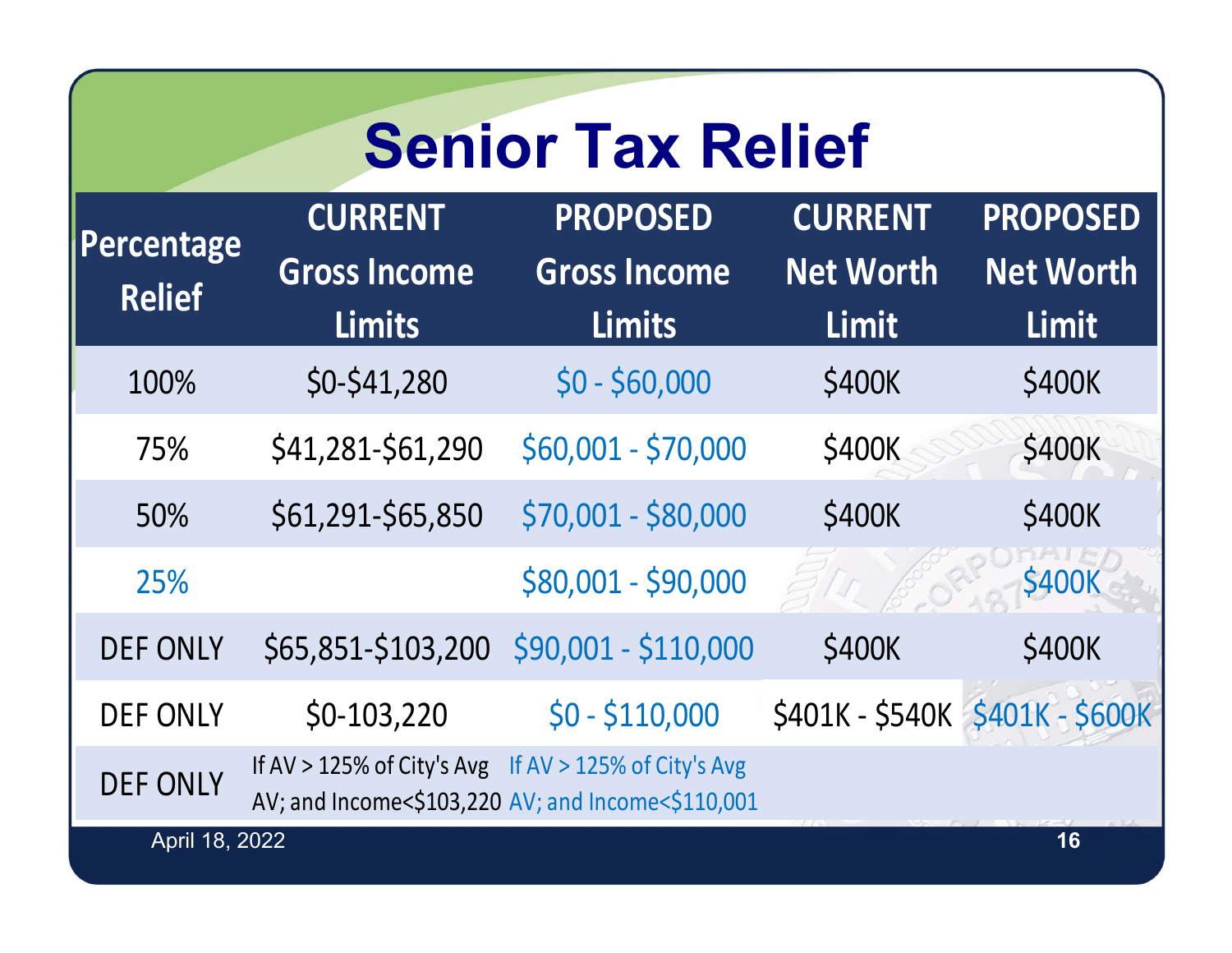#### **Commercial and Industrial TaxPROPOSAL: C&I Tax of 5 cents** • **Commercial Property only** • **Generates \$420K** •**• Only for Transportation WMATA, Sidewalks City Council has indicated lack of support for this proposal**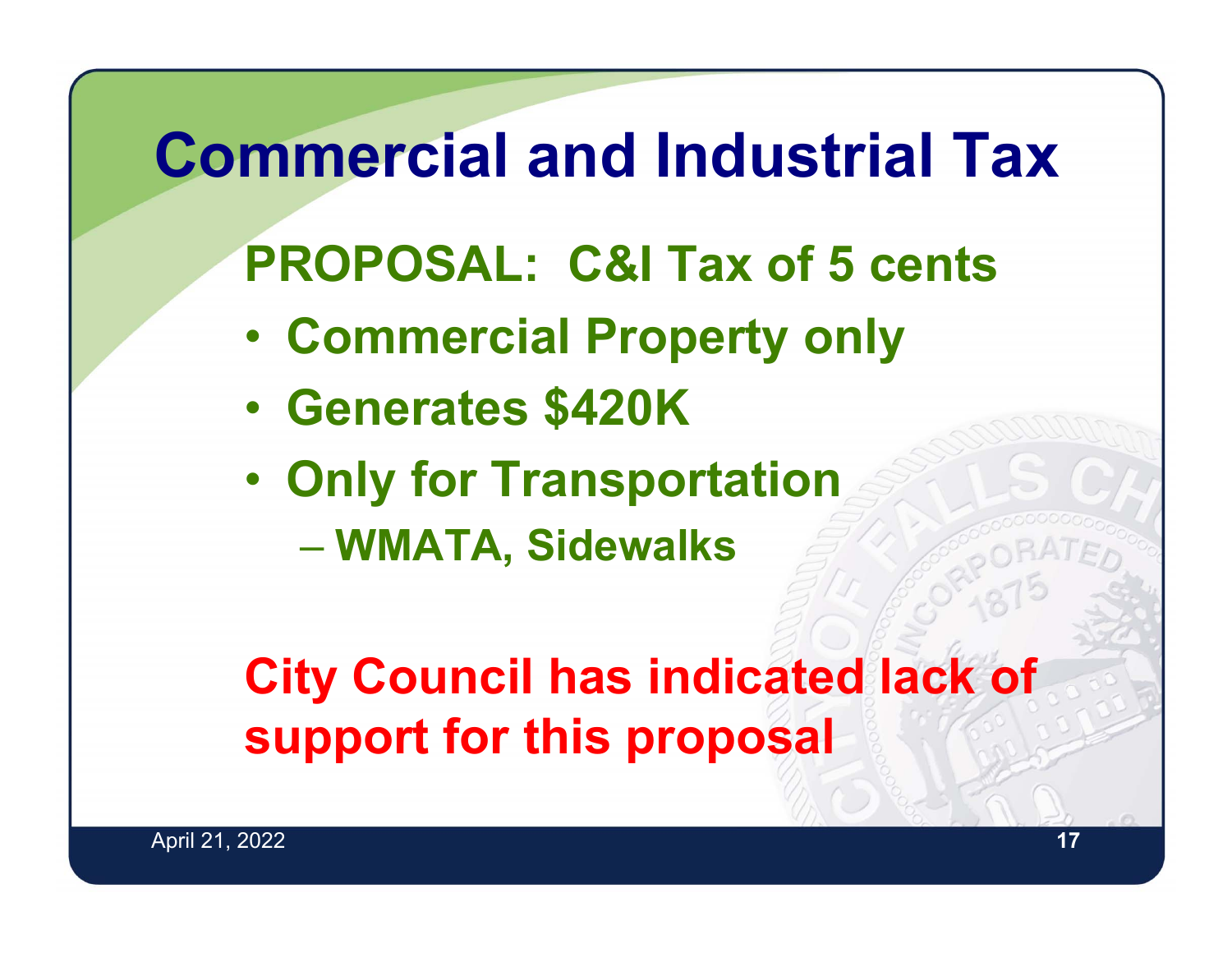### **Car Tax**

**Current Rate: \$5.00/\$100 AV**

- •**Overall avg 28% AV increases**
- •**Proposed Budget: 6.6% growth**
- •**\$1.4M surplus at \$5.00 rate**
- $\bullet$  **Options**
	- **Reduce assessment to 85% of value**
	- **Reduce tax rate by \$0.70 cents to \$4.30**
	- –**No change, use for one time expenses**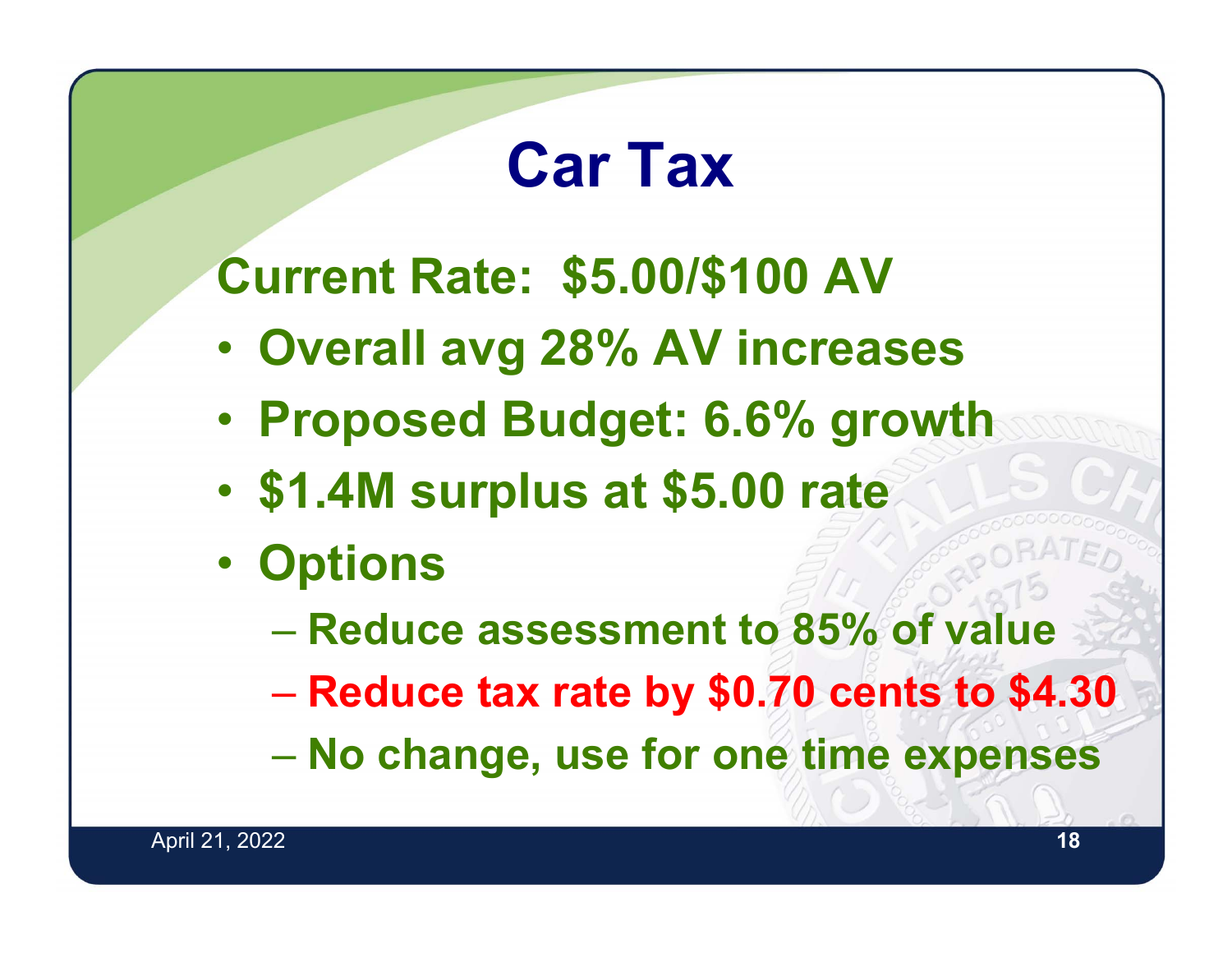### **Stormwater Fund**

**FY2023 Rate: \$19.28 (3% increase)**

- **For Median Homeowner:**
	- **\$7 increase from \$235 to \$242**
- **Federal grant avoids rate increases that would have resulted from the SWTF projects.**

#### **CIP**

- •**6 Flood Control Projects \$7.0M from**
- Green Infrastructure **Franch ARPA**

**SWTF = Stormwater Task Force**

April 21, 2022 **19 FY2023 PROPOSED BUDGET**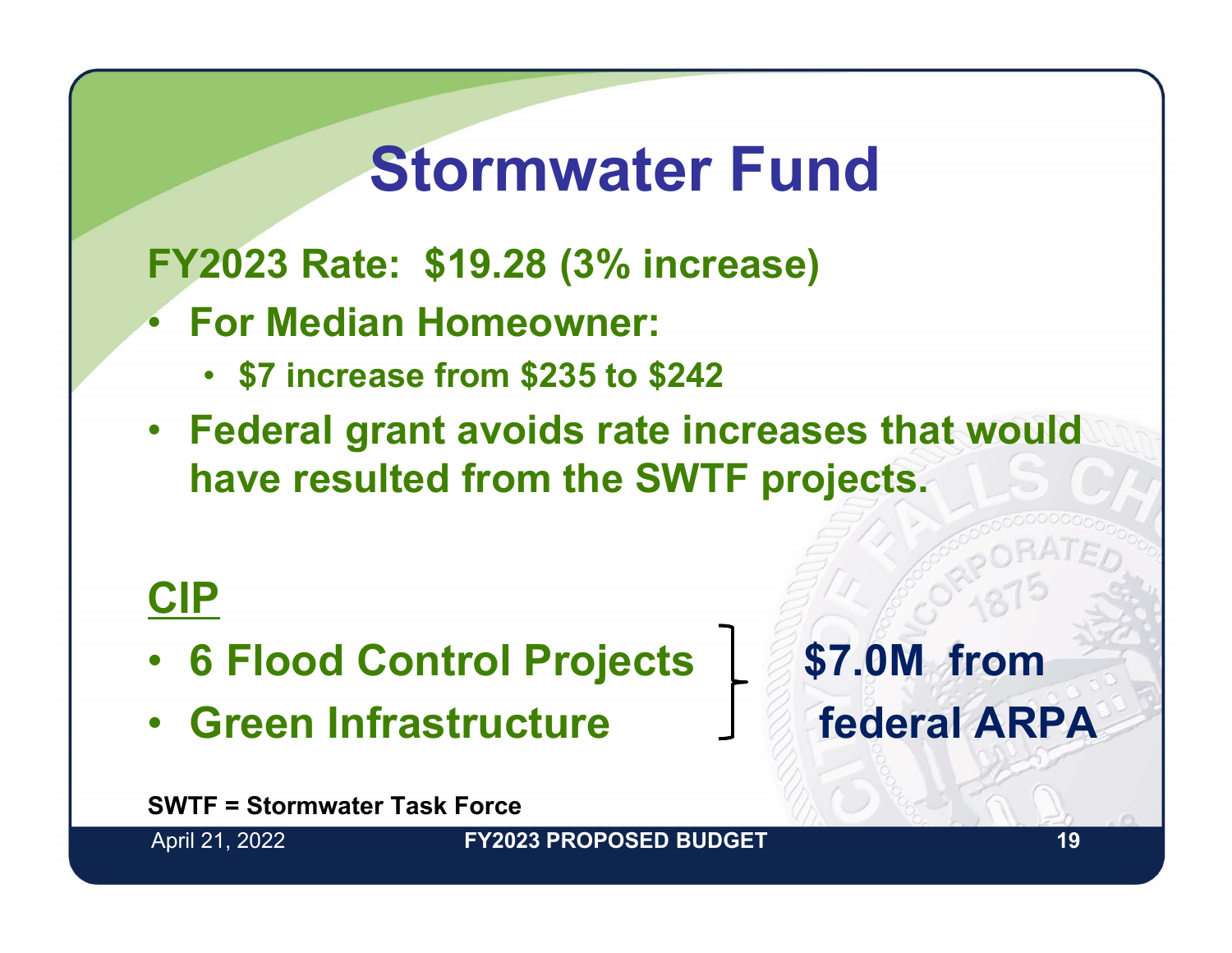### **Sanitary Sewer Fund**

**FY2023 Rate: \$10.17 (3% increase Proposed)**

- •**First rate increase since 2016**
- **Residential bill: \$3.60 increase per quarter**

#### **6-YR CIP**

- **Treatment plant upgrades \$995K**
- **Purchase of Treatment Capacity \$3.0M**
	- **Using "Availability Fees" paid by developers**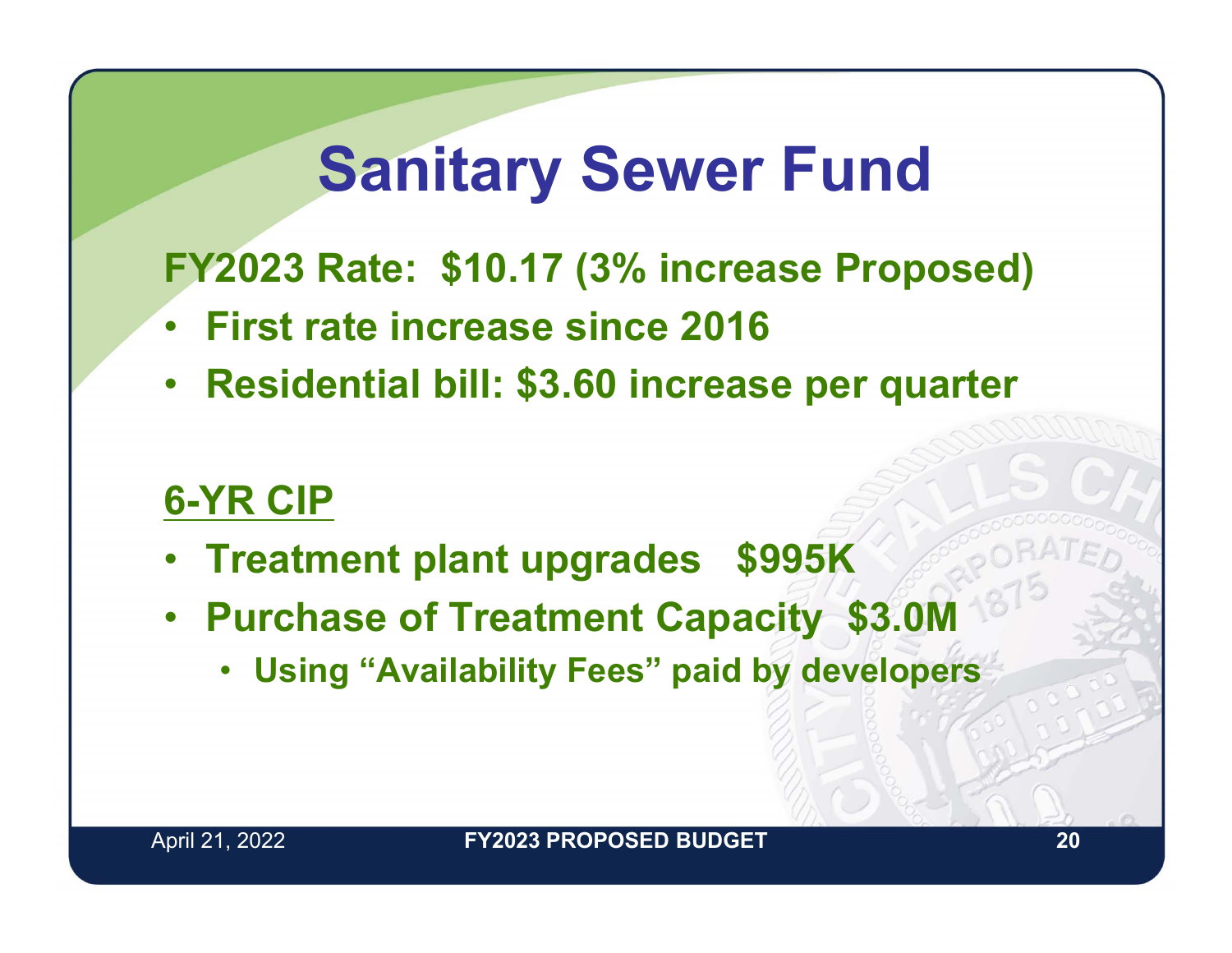**FY2023 Budget at a Glance Key investments: City Schools Core Government ServicesWork forcePublic Safety Walkability & Traffic Calming Flood mitigation Reduces RE Tax rate by 8.5 cents Includes \$1,020,000 Contingency**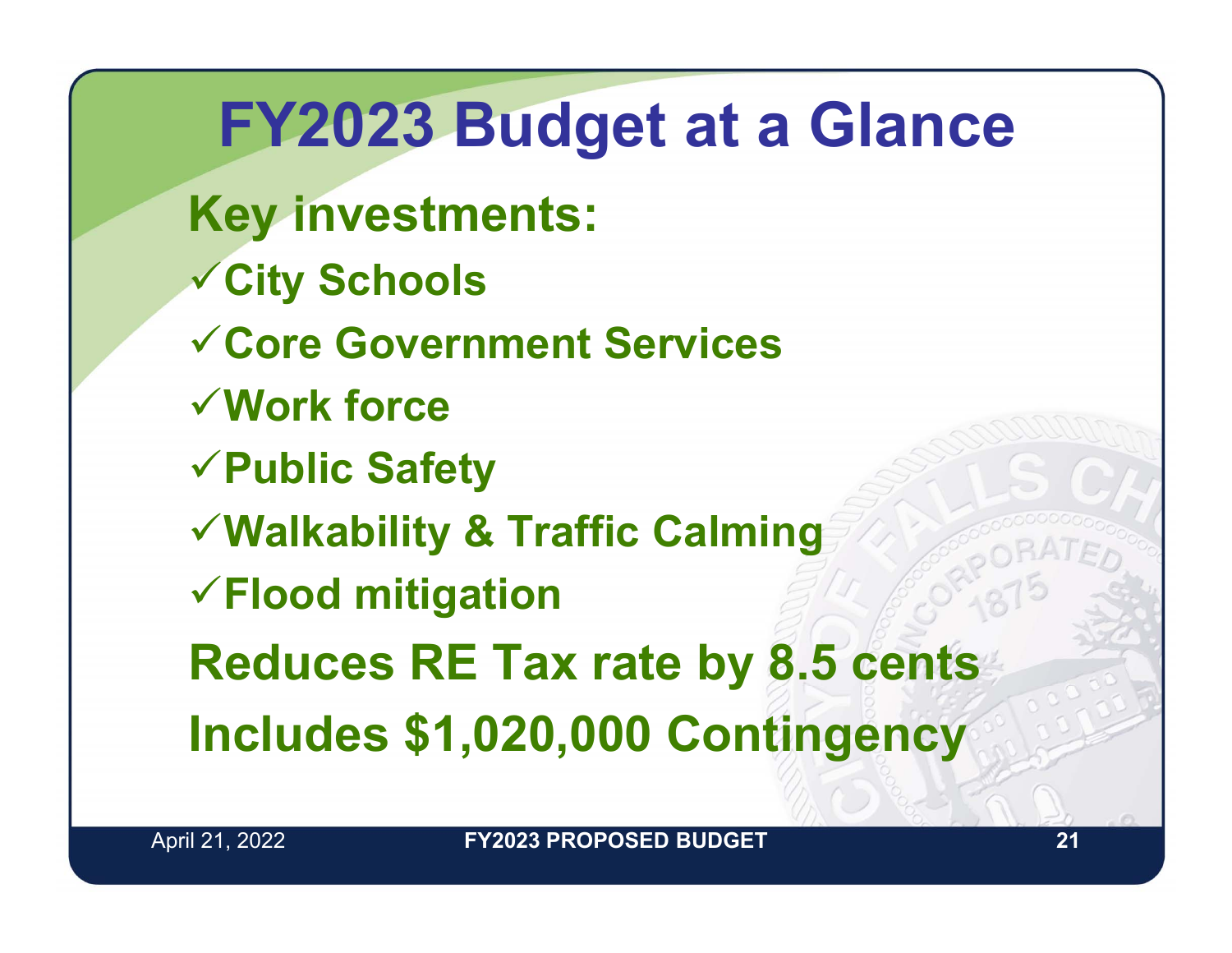### **Public Information & Comment**

- **Find Budget Presentations and data www.fallschurchva.gov/budget**
- **CIP Resources www.fallschurchva.gov/CIP**
- **Send comments to budget@fallschurchva.gov**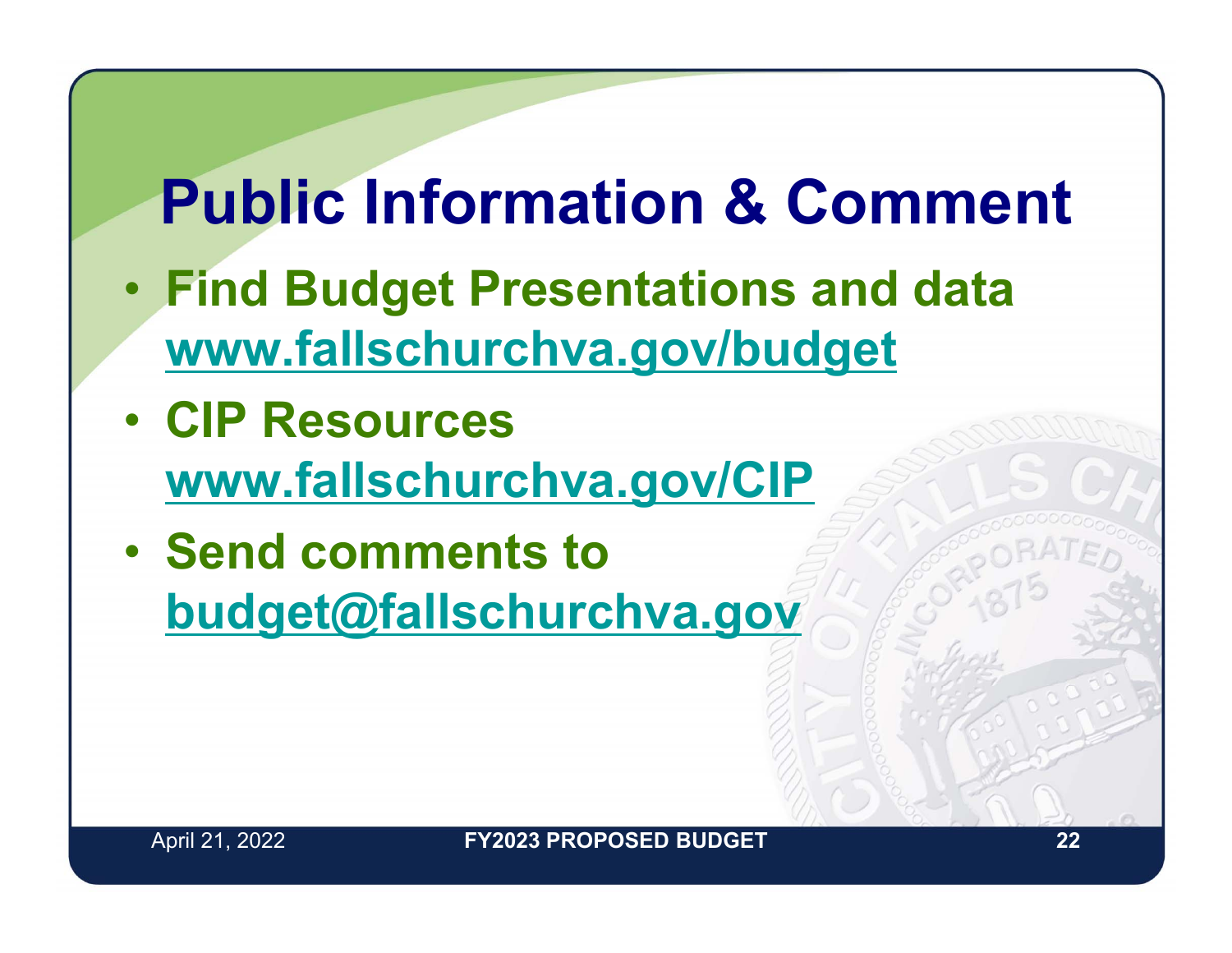### **Schedule**

- March 28:
	- •

**Budget presentation April 11, 7:30 pm: 1st Reading Budget, Tax Rate, Sanitary Sewer Rate, and Stormwater Rate Ord.**

- **April 25, 7:30 pm: Public Hearing**
- May 2, 7:30 pm: **Public Hearing & Final Adoption**

**www.fallschurchva.gov/Budget-Calendar**

April 21, 2022 **23 FY2023 PROPOSED BUDGET**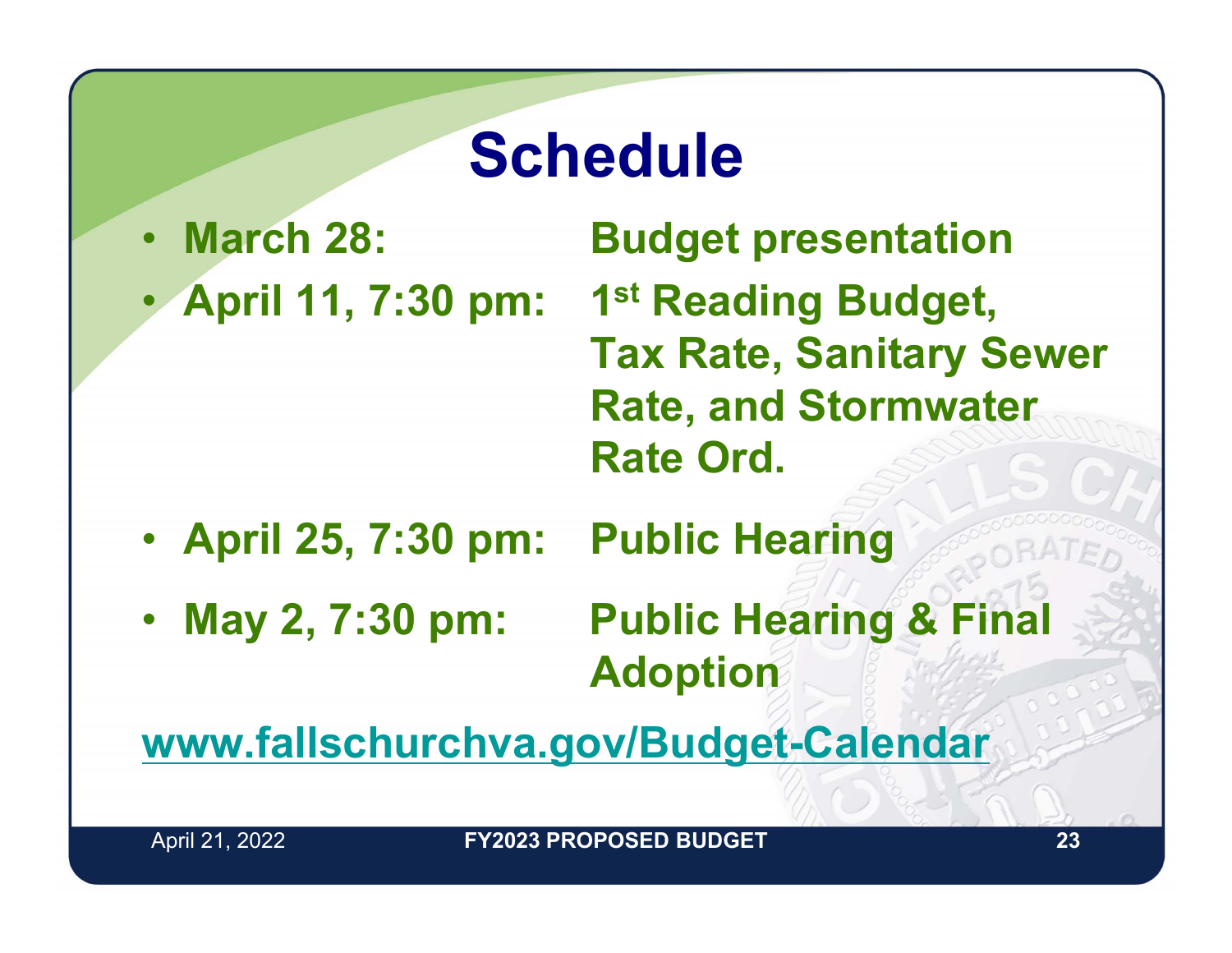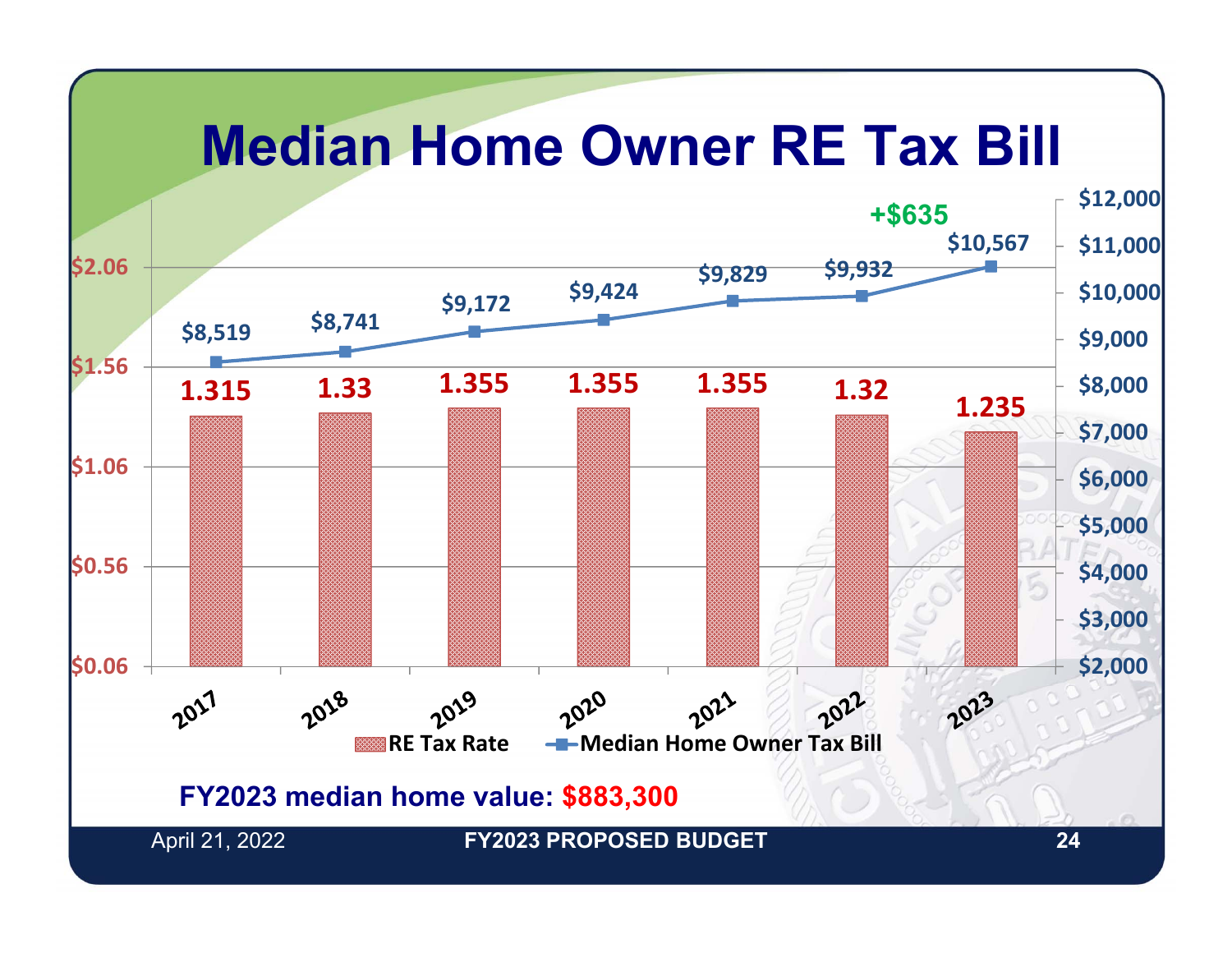## **Regional AV Growth**

| <b>Jurisdiction</b>      | <b>Commercial</b> | <b>Multi-</b><br><b>Family</b> | <b>Residential</b> | <b>Overall</b> |
|--------------------------|-------------------|--------------------------------|--------------------|----------------|
| <b>Falls Church</b>      | 2.6%              | 12.4%                          | 13.7%              | 11.4%          |
| <b>Arlington</b>         | 0.60%             |                                | 5.8%               | 3.4%           |
| <b>Alexandria</b>        | 5.3%              | 10.3%                          | 6.9%               | 6.3%           |
| <b>City of Fairfax</b>   | 2%                | 19.0%                          | 8.8%               | 7.7%           |
| <b>Fairfax County</b>    | 3.4%              |                                | 10.4%              | 8.6%           |
| Loudoun<br><b>County</b> | 27.2%             | 10.1%                          | 16.5%              | 18.3%          |
| <b>Prince William</b>    | 18.4%             | 16.5%                          | 13.5%              | 14.1%          |
|                          |                   |                                |                    |                |

April 21, 2022 **25 FY2023 PROPOSED BUDGET**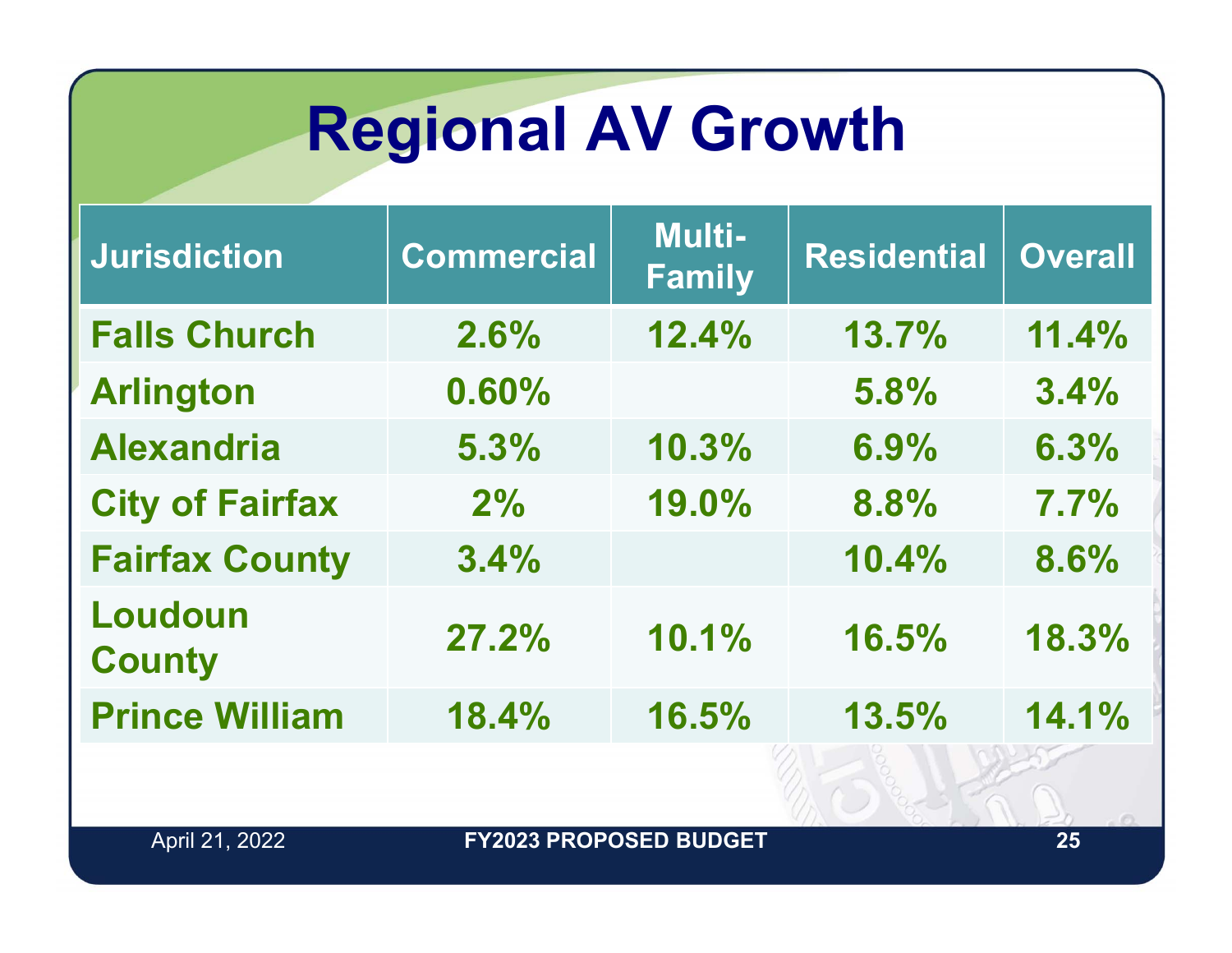| <b>Local Revenues</b>              |               |             |                |  |
|------------------------------------|---------------|-------------|----------------|--|
|                                    | <b>FY2023</b> | \$Change    | <b>%Change</b> |  |
| <b>Real Estate</b>                 | \$62,956,000  | \$2,627,000 | $4\%$          |  |
| <b>Personal</b><br><b>Property</b> | 6,357,500     | 392,500     | 6.6%           |  |
| <b>Sales Tax</b>                   | 6,891,000     | 791,000     | 13%            |  |
| <b>Meals Tax</b>                   | 4,236,000     | 1,251,000   | 42 %           |  |
| <b>BPOL Tax</b>                    | 4,575,000     | 1,281,950   | $39\%$         |  |
| <b>Other Taxes</b>                 | 4,078,000     | 614,800     | 18%            |  |